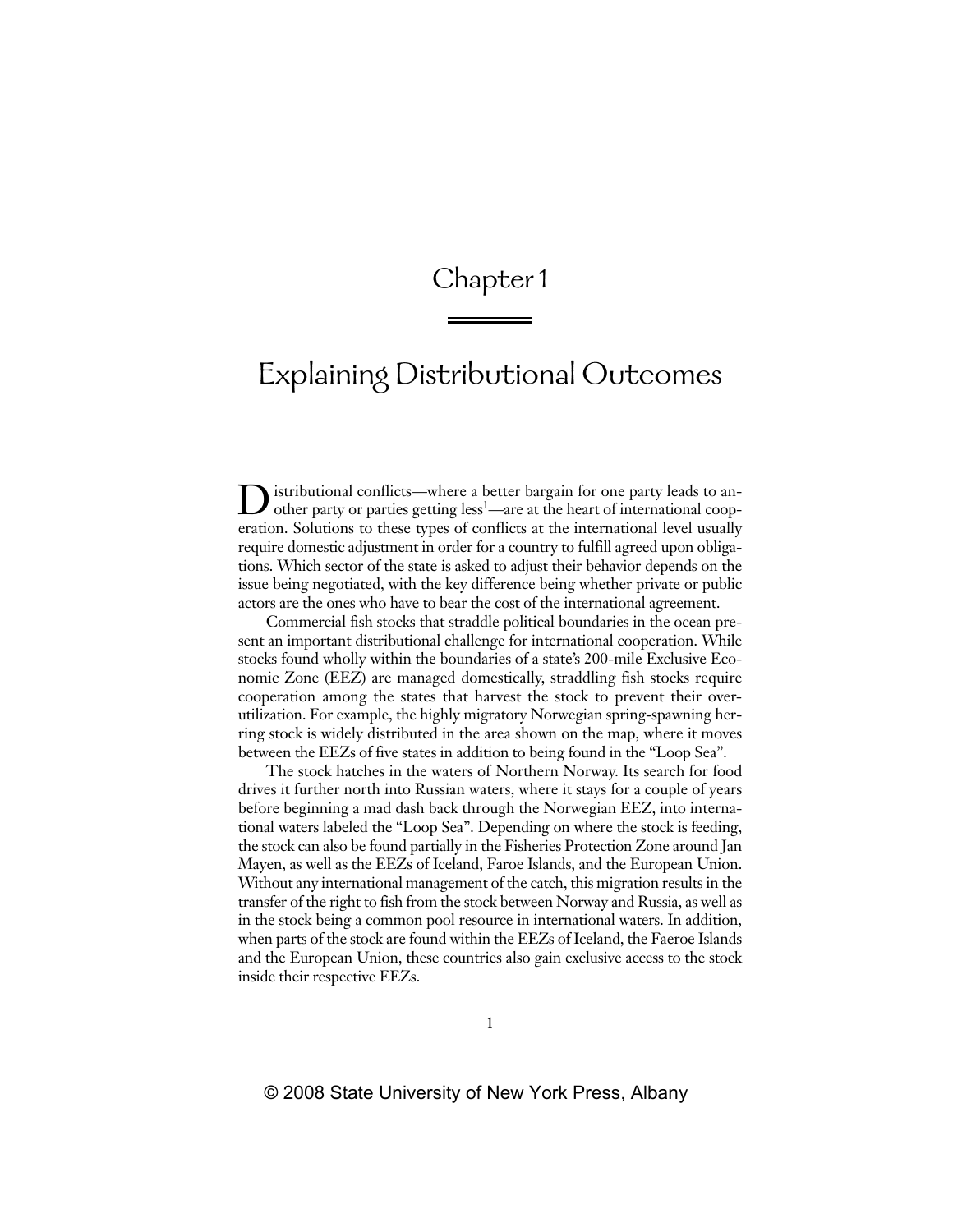



This map shows the Exclusive Economic Zones (EEZs) of Norway, Iceland, and Russia as well as the location of international waters-the "Loop Sea" and "Loophole". Norway has 200-mile This map shows the Exclusive Economic Zones (EEZs) of Norway, Iceland, and Russia as well as the location of international waters—the "Loop Sea" and "Loophole". Norway has 200-mile Fisheries Protection Zones (FPZs) around Jan Mayen and Svalbard. Fisheries Protection Zones (FPZs) around Jan Mayen and Svalbard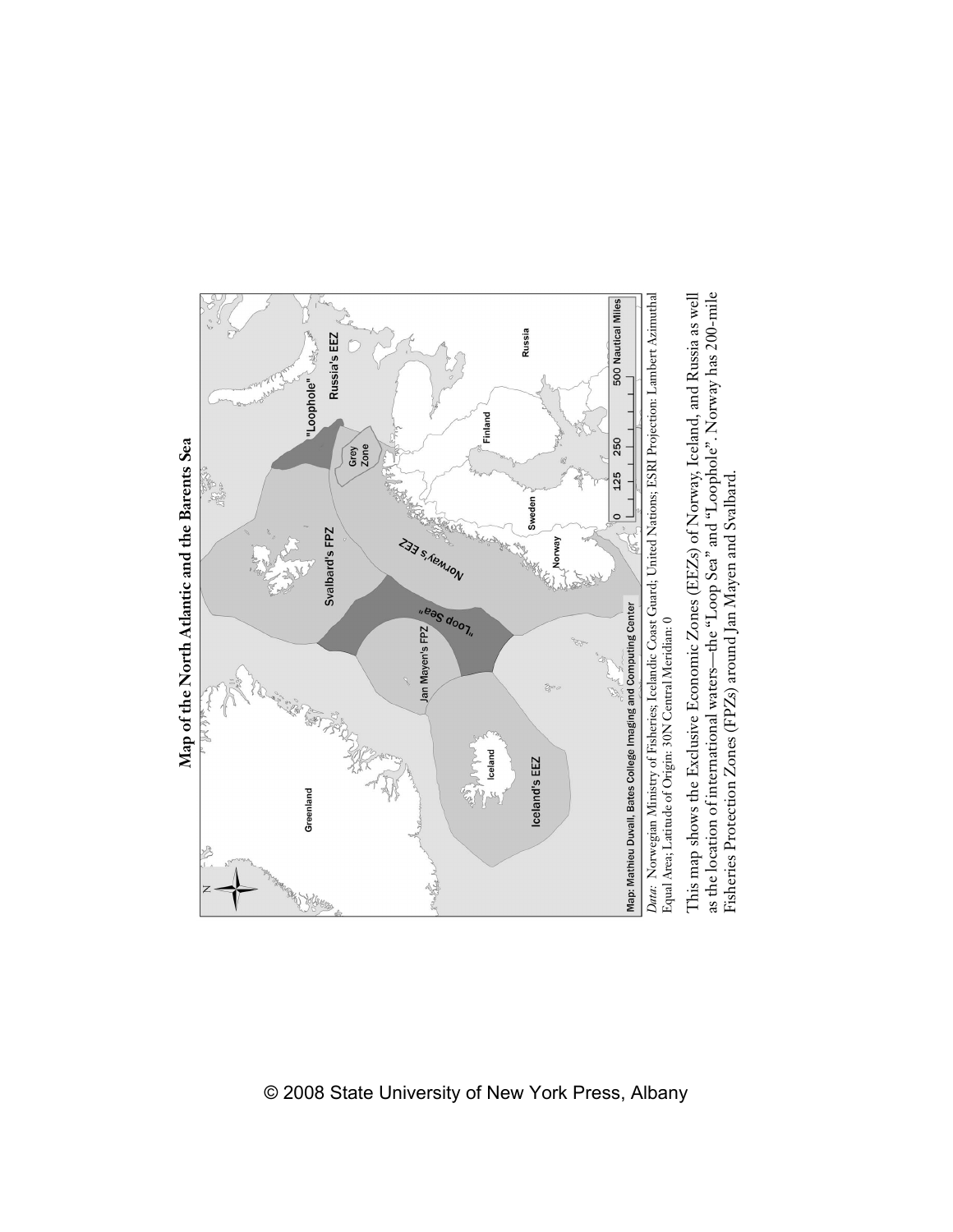In the absence of cooperative management among all the parties that claim rights to migratory stocks, they are likely to become depleted. But as is the case with the sharing of all valuable resources, the question of how to allocate fish stocks that travel between international and domestic waters is a contentious issue among states that share these stocks.<sup>2</sup> The decision of how to allocate the available resources among the participants presents an opportunity at looking at how states reach purely distributive outcomes, in this case a proportional share of an existing fish stock. This book focuses on the question of how nations reach distributive outcomes, and in the process discusses the role of international regimes as well as the role of domestic politics when explaining the final outcome as well as changes in the distribution over time.<sup>3</sup>

The question of how to allocate straddling fish stocks among states who participate in the fishery is especially prominent in the North Atlantic, where states lie close together, possess large and sophisticated fishing fleets, and are faced with resource depletion in domestic waters. Declining catches at home have led to an increased fishing effort outside the 200-mile Exclusive Economic Zone, with conflict ensuing over how best to prevent shared stocks from becoming depleted. Conflict has eventually given way to cooperation around shared fisheries in order to collectively manage these stocks. In the North Atlantic, Iceland, Norway, and other states signed seven agreements between 1980 and 1999, covering four different stocks.

The Icelandic-Norwegian capelin stock has been collectively managed since 1980. In the 1990s, the countries reached agreements to manage Atlantic-Scandinavian herring (also known as Norwegian spring-spawning herring), oceanic redfish, and the Barents Sea cod stock. These agreements are purely distributive in nature, that is, they allocate a preset Total Allowable Catch (TAC) among states party to the negotiations. The TAC represents maximum amount of the stock the fishermen can fish annually. The TAC is usually lower than the Maximum Sustainable Yield (MSY), which is calculated by scientists as being the average highest yield that can be taken from a stock under existing environmental conditions without negatively affecting the stock. However, the allocation of these four stocks amongst the negotiating partners—that is, who gets what—varies across stocks and over time, as Table 1.1 shows.<sup>4</sup>

Two questions initially arise in looking at the outcome of negotiations between Norway and Iceland from 1980 to 1999. First, why does the allocation differ depending on which stock is being negotiated? For example, what accounts for Norway getting 62% of the herring stock in 1996, while getting only got 4% of the oceanic redfish stock that same year? And why does Iceland get 1.8% of the cod stock in 1999, but a whopping 81% of the capelin stock in 1998? Second, why does the allocation within the same stock change over time? This is the case for both capelin and herring. Iceland's share of the capelin stock increased in 1989 and again in 1998, while the Norwegian share shrank. Likewise the allocation of the herring stock changed in 1997, one year after the first agreement.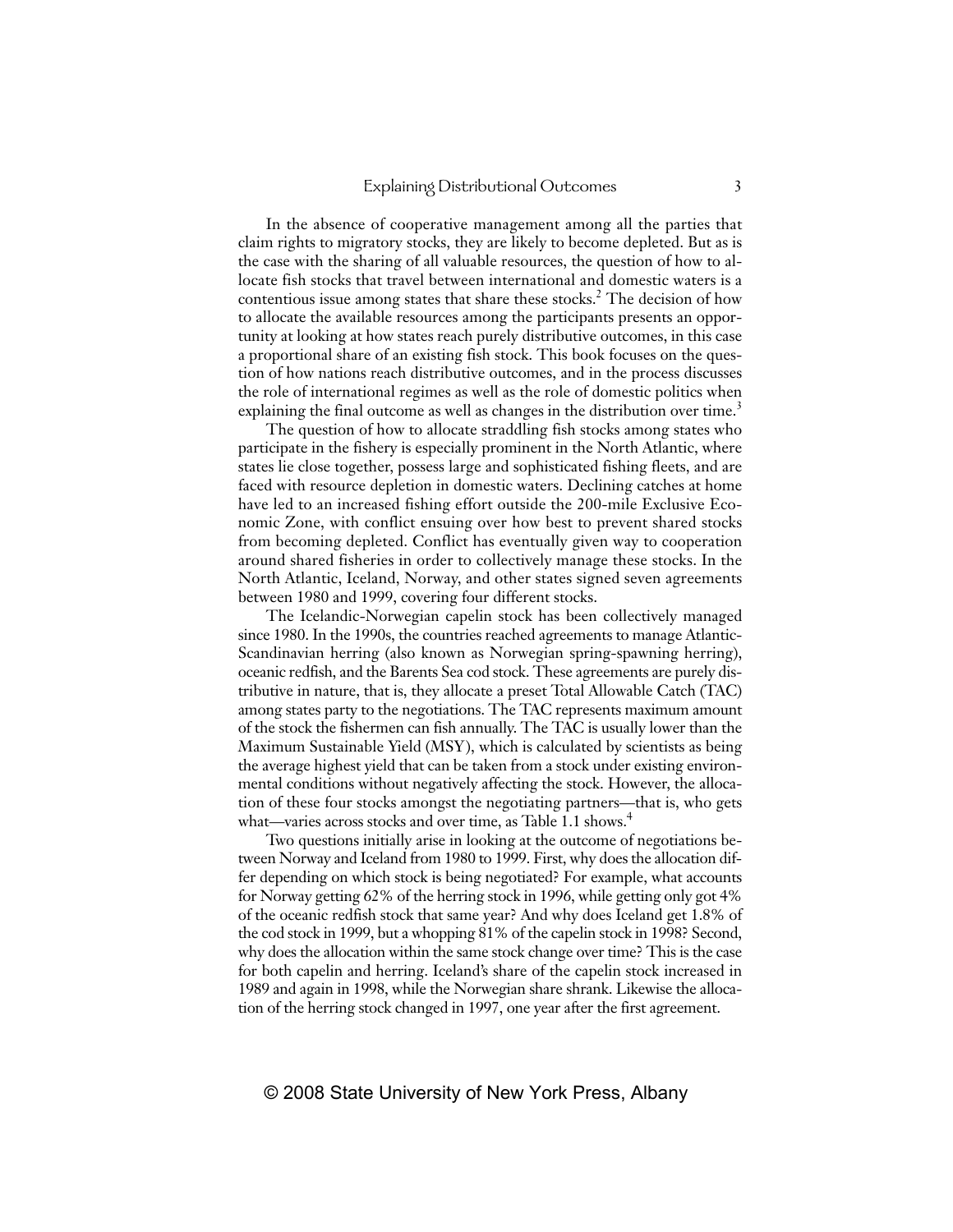| Stock<br>Being     | Year of<br>Negotiated Agreement | Total<br>Allowable<br>Catch (TAC)<br>(in tons) | Percentage<br>of TAC<br>to Iceland | Percentage<br>of TAC<br>to Norway | Percentage<br>of TAC<br>to Others |
|--------------------|---------------------------------|------------------------------------------------|------------------------------------|-----------------------------------|-----------------------------------|
| Capelin 1          | 1980                            | 775,000                                        | 85                                 | 15                                | $\theta$                          |
| Capelin 2          | 1989                            | 1,058,000                                      | 78                                 | 11                                | 11                                |
| Capelin 3          | 1998                            | 1,420,000                                      | 81                                 | 8                                 | 11                                |
| Herring 1          | 1996                            | 1,107,000                                      | 17                                 | 62                                | 21                                |
| Herring 2          | 1997                            | 1,498,000                                      | 15                                 | 57                                | 28                                |
| Oceanic<br>Redfish | 1996                            | 158,000                                        | 29                                 | 4                                 | 67                                |
| $\rm Cod$          | 1999                            | 440,000                                        | 1.8                                | 43                                | 55.2                              |

**Table 1.1.** Allocation of fish stocks between Iceland and Norway between 1980 and 1999.

*Source:* Compiled by author.

The answer to these questions is found at two levels, the international and the domestic. First, the international institutional environment—or regime embodied in the 1982 Law of the Sea Agreement and the 1995 Straddling Fish Stocks Agreement,<sup>5</sup> emphasizes the rights of coastal states and duties of high seas fisheries states, and by extension determines who has the right to the largest share of the stock. A coastal state, defined as a state that has a share of the stock within its own EEZ, will get a larger share than a high-seas-fishing state, defined as a state that has no traces of the particular stock within its waters, but participates in the fishery nonetheless. However, the Law of the Sea regime does not specify how straddling stocks should be allocated among participating states beyond giving us a way to say who should get the largest share. Hence the states that are party to the Law of the Sea regime have great leeway in how they apply the law to solve distributive conflicts.

Since the Law of the Sea regime cannot explain the distributive outcome of the negotiations, it is important to analyze how the nations involved choose a baseline for the allocation of the common resource. Choosing the baseline is one of the most important tasks of the delegations during the negotiations. Before the negotiations start, each state determines through a domestic process which baseline will result in the largest share for them. There are basically two different solution concepts: historical rights and zonal attachment, which will be discussed in more detail in chapter 2. Historical rights allocate a resource on the basis of prior fishing experience, while zonal attachment allocates the resource based on where the fish stock is found. The solution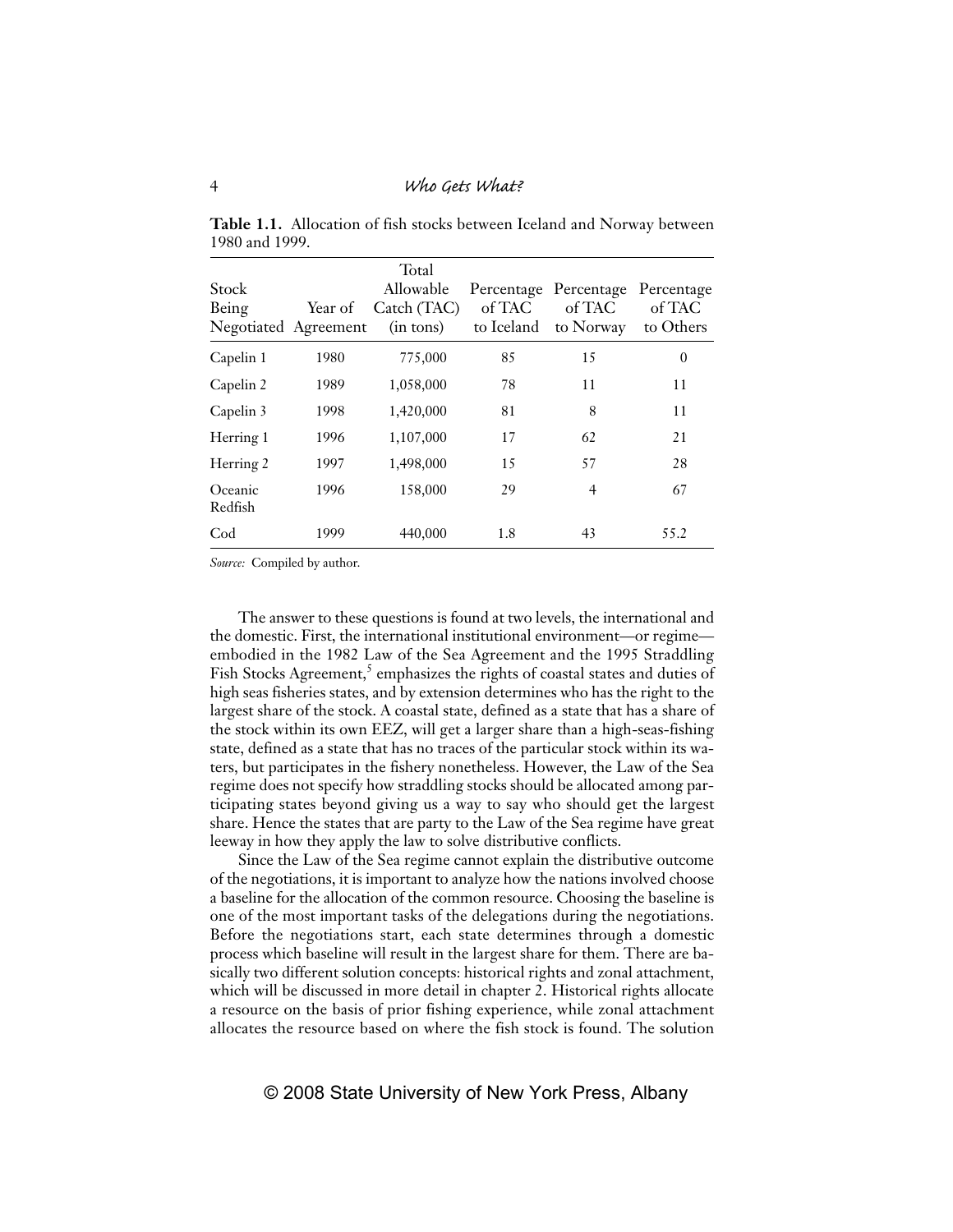concepts provide a starting point for negotiations and the initial positions taken by each delegation. These initial positions are then modified as the negotiations proceed until one solution concept emerges as the dominating baseline through the give and take of the negotiations. Table 1.2 shows the baselines chosen for the seven agreements analyzed here.

It is clear from Table 1.2 that in most cases Iceland and Norway prefer different initial baselines, but, as the third column shows, the baseline chosen is usually Iceland's preference rather than Norway's. The question then arises as to why Iceland, which is the smaller and less powerful actor, has no military, is less populated and slightly less wealthy per capita than Norway, always manages to negotiate a baseline that gives Iceland a larger share compared to other options. The Law of the Sea regime cannot explain which baseline is chosen, which leads to the second question addressed by this research: What factors influence the selection of the baseline for allocation, and by extension why is the chosen baseline usually closer to Iceland's preference than Norway's preference?

The answer to this question lies at the domestic level, specifically in how domestic factors constrain the negotiators and how these constraints influencethe final allocation. A domestic constraint on a negotiator influences her

| Agreement          | Year | Iceland's<br>Preference                              | Norway's<br>Preference | Baseline<br>Chosen    |
|--------------------|------|------------------------------------------------------|------------------------|-----------------------|
| Capelin 1          | 1980 | Zonal<br>Attachment and<br><b>Historical Catches</b> | Historical<br>Catches  | Mixture of<br>of Both |
| Capelin 2          | 1989 | Zonal<br>Attachment                                  | Historical<br>Catches  | Zonal<br>Attachment   |
| Capelin 3          | 1998 | Zonal<br>Attachment                                  | Historical<br>Catches  | Zonal<br>Attachment   |
| Herring 1          | 1996 | Historical<br>Catches                                | Zonal<br>Attachment    | Historical<br>Catches |
| Herring 2          | 1997 | Historical<br>Catches                                | Zonal<br>Attachment    | Historical<br>Catches |
| Oceanic<br>Redfish | 1996 | Zonal<br>Attachment                                  | Historical<br>Catches  | Zonal<br>Attachment   |
| $\rm Cod$          | 1999 | Mixed                                                | Zonal<br>Attachment    | Mixed                 |

**Table 1.2.** This table shows the initial preferences of Iceland and Norway at the outset of each negotiating round as well as the final baseline chosen in the negotiations.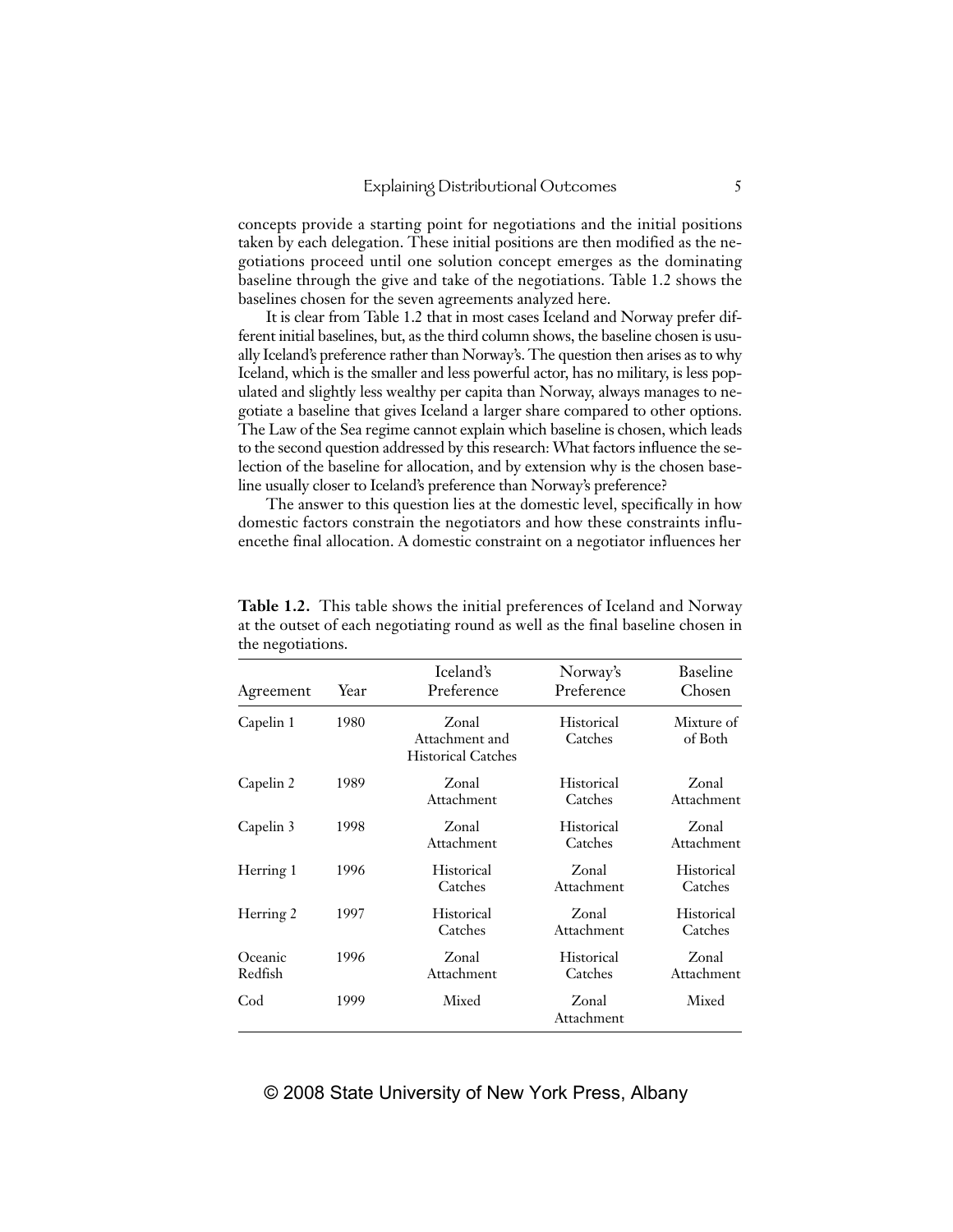## <sup>6</sup> Who Gets What?

ability to make and accept offers. A state with significant constraints on its negotiators will have a reduced ability to make and accept offers, hence narrowing that state's bargaining space. On the other hand, a state with little or no constraints on its negotiators will have a wider leeway in making and accepting offers, thus a wider bargaining space. This idea of how constraints influence the distributive outcome will be discussed in more detail in the "Theoretical Framework" section of this chapter.

The key constraints for both Iceland and Norway are the domestic interest groups who are active participants in the international negotiating process, both before the negotiations start and as members of the delegation. However, the ability of these groups to constrain the negotiators differs and changes over time. The power of the Icelandic interest groups has remained strong throughout the twenty years examined here, which has given them an ability to constrain negotiators during the negotiations. Norway's key interest group *Norges Fiskarlag* (the Norwegian Fishermen's Association), on the other hand has lost a significant amount of power vis-à-vis the government, and hence its ability to constrain negotiators has been diminished. As a result, Iceland usually has an upper hand in these distributive negotiations.

# The Importance of Distributional Conflicts

As mentioned above distributional conflicts lie at the heart of international cooperation. In addition to the allocation of shared fish stocks, where private actors are usually required to diminish their fishing effort as a result of international agreements around management measures, there are other examples of distributive conflicts in the international arena that share the characteristics of conflicts allocating straddling fish stocks. For example, the implementation of successful international negotiations to lower tariff barriers and negotiations to reduce emissions of greenhouse gases both require private actors at the domestic level to adjust their behavior in order for the state to comply with the international agreement reached. Hence, these private actors who have to bear the cost of policy change have an incentive to try to influence the negotiations by constraining the alternatives available for negotiators. To what extent interest groups can constrain negotiators depends on the permeability of domestic institutions and actors to interest group demands as well as the power configuration of the groups domestically.

Tariffs on manufactured goods have declined significantly since the end of World War II, mostly through multilateral negotiations. These reductions, which were negotiated in the General Agreement on Tariff and Trade and then continued in the World Trade Organization, have resulted in costs and benefits for different domestic groups. Import-competing industries have faced stiffer competition at home as they are no longer protected by tariffs from competition against cheaper manufactured goods from abroad. At the same time, exporting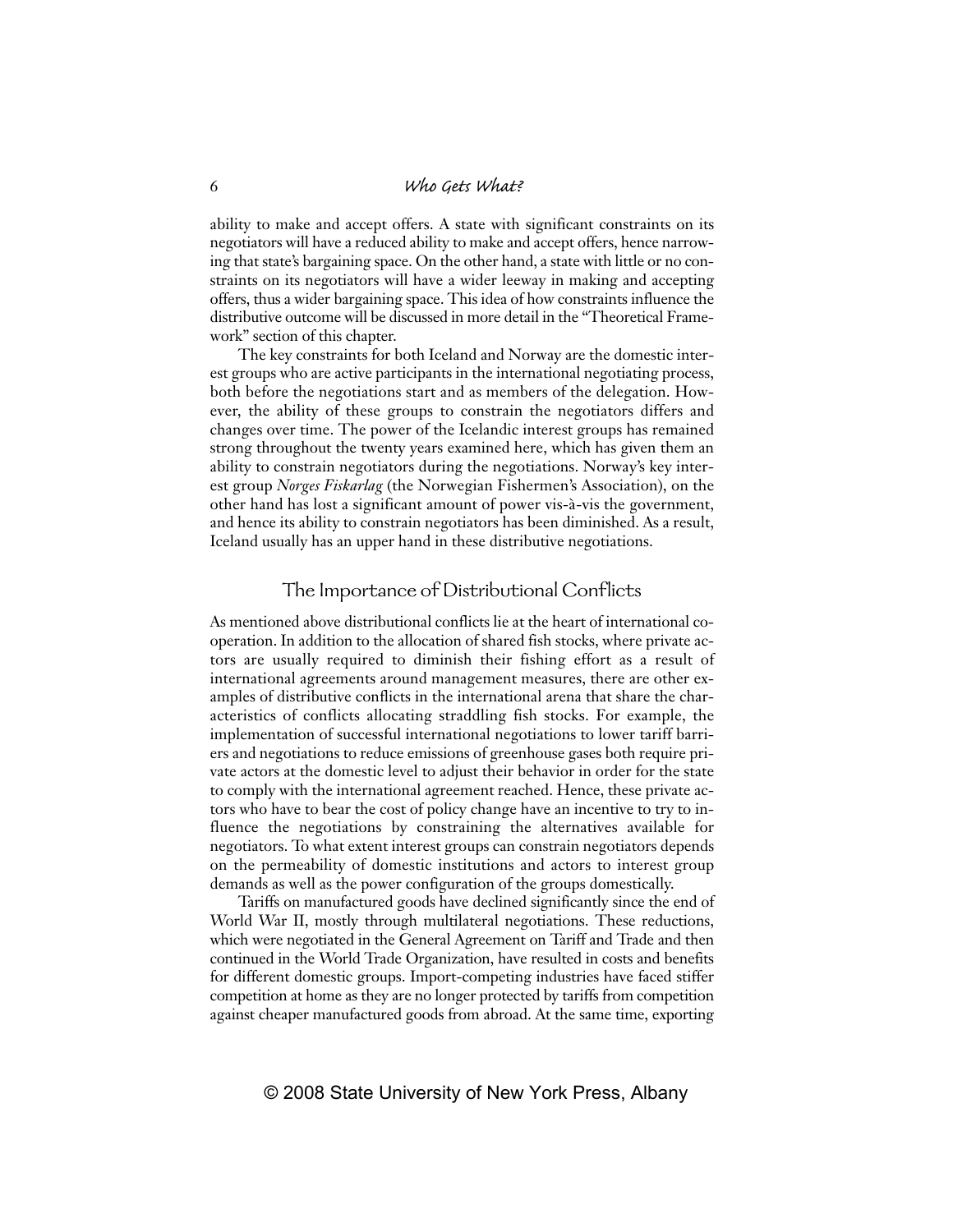industries have gained as they have more markets for their goods. Hence these actors have incentives to try to influence to what extent tariffs are cut. The negotiations over reduction in tariff levels are essentially distributive conflicts, as countries have to agree on who should lower their trade barriers and by how much. This conflict is currently being fought within the Doha Round of WTO negotiations that partially focuses on the reduction on barriers to trade in agricultural goods. The sticking point in these negotiations has been to what extent developed countries need to cut subsidies for agriculture in exchange for lower tariffs on agricultural goods in developing countries. Lower subsidies in developed countries would mean higher agricultural prices at home and abroad, resulting in these goods being less competitive at the international level. Lower tariffs in developing countries would mean increasing competition for domestic farmers, some of whom would go out of business. Hence the cost of adjustment is borne by domestic farmers, who are well organized and thus a formidable lobby group, especially in the European Union and in the United States.

Similarly, the Kyoto Protocol has stalled as there is considerable difference between nations as to who should be responsible for reducing emissions of greenhouse gases. Developed countries, especially the United States, have been pressured to proportionally reduce carbon emissions to a greater extent than the developing world, which has argued it should not have to reduce emissions as that would slow development. But at the same time some of the emerging developing countries are increasingly responsible for increasing greenhouse gas emissions. Reducing greenhouse gas emissions is costly and the cost is born differently by different economic actors. Hence these domestic actors, who are faced with the greatest cost to change their practices to reduce pollution, will seek to pressure their governments not to accept a large cut in greenhouse gases in international negotiations.

# Theoretical Framework

In explaining how nations reach an agreement to distribute a shared resource, this research argues that the final allocation can be explained by looking first at the international level and the role regimes play, and then, secondly, at the domestic level to explain the choices negotiators can make based on the constraints they have from domestic factors. Hence the explanation proceeds on two fronts. At the international level, the Law of the Sea regime explains who will get the largest share in the allocation. At the domestic level, constraints on negotiators in this case powerful interest groups—put limits on negotiators and thus influence the selection of the final baseline of the allocation. In doing so, this research adds to the almost purely theoretical literature on two-level bargaining models by providing a rich empirical study of seven negotiations between Iceland and Norway.6 I will first discuss the international level, before proceeding to elaborate on the theoretical framework provided by the two-level-games literature.

## © 2008 State University of New York Press, Albany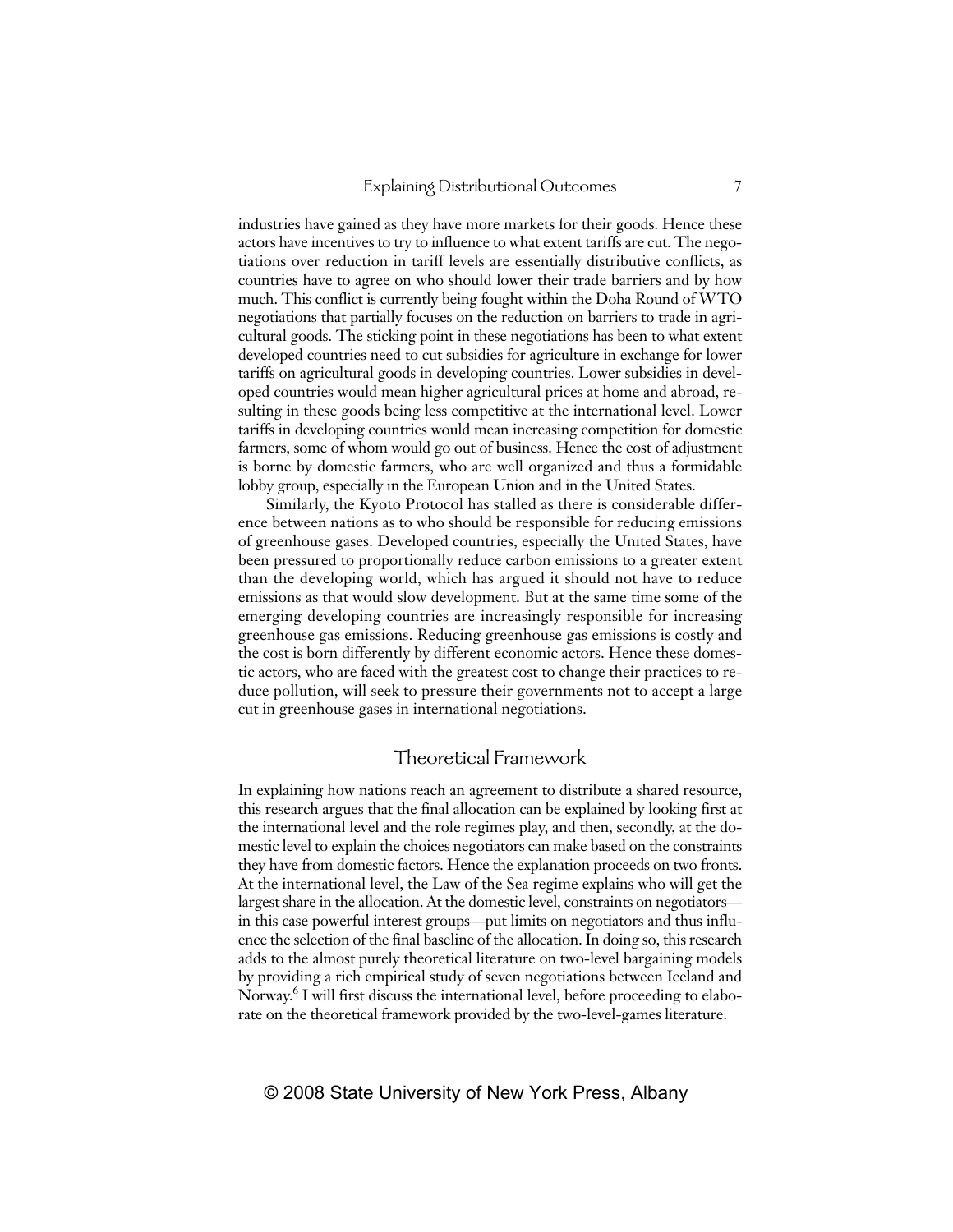The International Level

The explanation over the variation in distributive outcomes evident in Table 1.1 lies partially at the international level. Scholars studying international cooperation have argued that the existence of international regimes—defined as "sets of implicit or explicit principles, norms, rules and decision-making procedures around which actors' expectations converge in a given area of international relations"<sup>7</sup>—fosters cooperation.<sup>8</sup> The Law of the Sea regime governs agreements around straddling fish stocks. The regime is based on two key international agreements: the 1982 United Nations Law of the Sea Convention and the 1995 Straddling Fish Stocks Agreement.<sup>9</sup> Iceland and Norway were important actors during the Law of the Sea and the Straddling Stock Agreement negotiations. Both have signed and ratified the two conventions, and are thus bound by them.

The Law of the Sea regime gives states guidelines as to what they should consider when reaching an agreement over a straddling stock. For example, the 1982 Convention and the subsequent Straddling Stocks Agreement lay out broad ideas that states can use to solve conflicts over common resources. However, while the Law of the Sea mandates cooperation, it does not dictate which solution concept should be adopted, and therefore the Law of the Sea regime cannot explain the variance in the choice of a baseline and the change in distribution of two of the stocks over time. Participating states have absolute power to decide how they apply the guidelines found in the Law of the Sea during negotiations. The only outcome the Law of the Sea can explain is the determination of which nation gets the largest share of the straddling stocks given the designation of states as either coastal or high-seas fishing states. States therefore use the law in an instrumental fashion, focusing on the solution concepts that will give each state the largest share of the resource being divided amongst them.

This argument is supported by interviews with bureaucrats and interest group leaders in Norway and Iceland. The interviews indicate that the role of international law emerges as providing solution concepts for cooperation and thus narrowing the number of possible outcomes.<sup>10</sup> That is, the states act instrumentally to maximize their share of the predetermined total allowable catch. The interviews reveal three primary solution concepts that have reference in the 1982 United Nations Law of the Sea and the recent Straddling Stocks Agreement signed in 1995.

First, Article 63 of the Law of the Sea calls for cooperation among coastal states and high-seas fishing states in managing straddling fish stocks. This duty to cooperate is reinforced in Article 5(a) of the Straddling Stocks Agreement. Taken together, these two agreements provide for the rights and responsibilities of coastal states and high-seas fishing states in managing straddling stocks. If a fish stock is found partially within the waters of a coun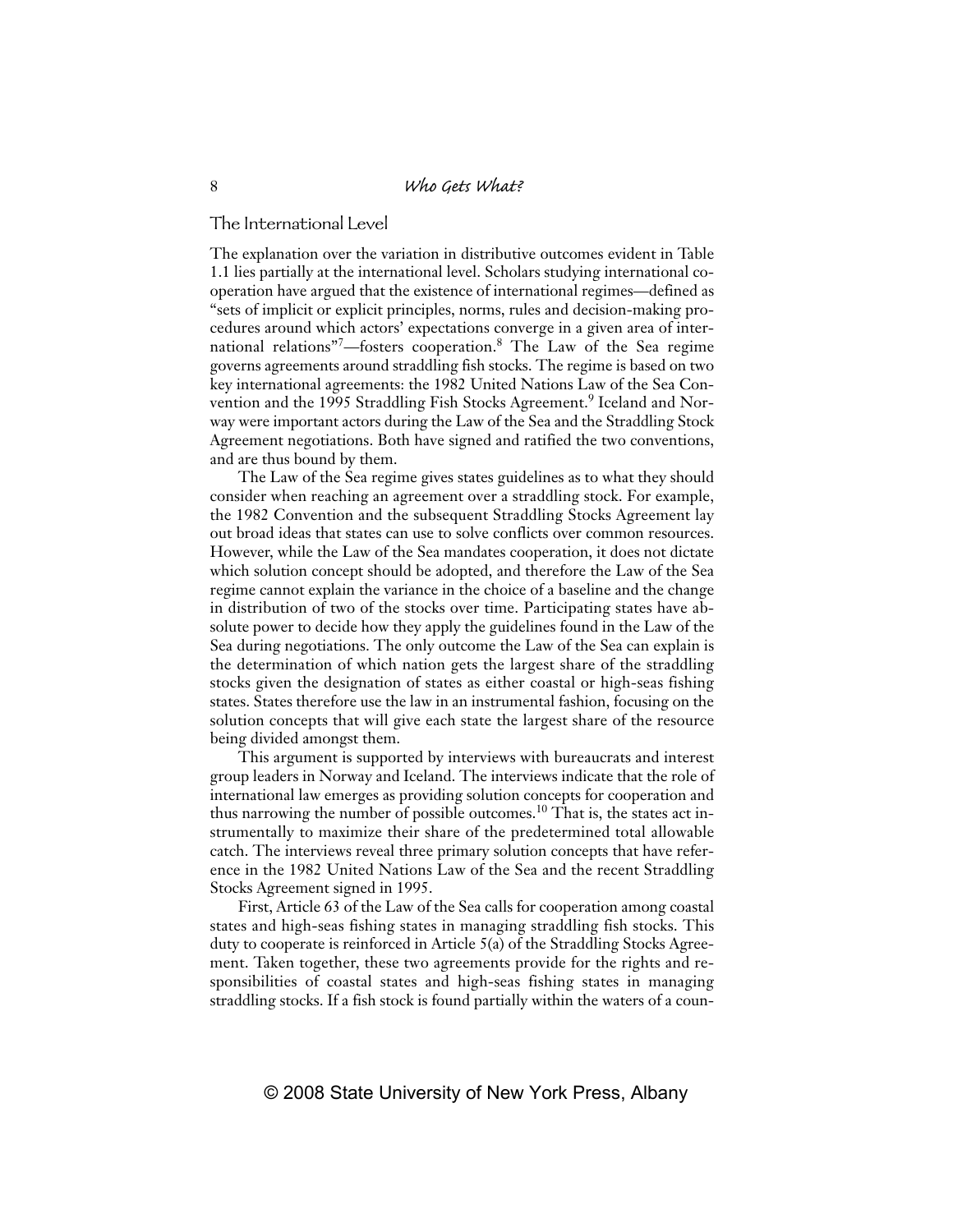try, that country is a coastal state. If a country has no traces of a stock in its waters, but its ships partake in the fishery in international waters, it is labeled a high-seas fishing state. The overarching principle of these two agreements is that coastal states are responsible for the maintenance of stocks, while highseas fishing states have an obligation not to deplete a particular stock. Interviews reveal that in practice this principle means that in most agreements, coastal states have the right to a larger share of the stock than a high-seas fishing state. But neither agreement dictates how the states should reach a distributive solution. Instead, the agreements provide a framework for the negotiations by giving states solution concepts, such as consideration of fishing history and science, that can serve as baselines for the negotiations.

In addition, Article 5 of the Straddling Stock agreements argues that management measures should be based on the best scientific evidence available. In the North Atlantic, the concept of zonal attachment has been used on occasion by states to allocate common resouces. The calculation of zonal attachment is a scientific construct which estimates how much of the stock is found within a particular economic zone at any given time. Ideally, using zonal attachment to divide a stock reduces the politics involved in the allocation if everyone party to the negotiations agrees with the calculations. That is, if governments accepted scientific calculations where stocks reside as basis for distribution, there would really be no need for negotiations. However, zonal attachment often complements the coastal state provision, that is, who should get the largest share, but is rarely strictly applied, because goverments like to have the flexibility to negotiate a different allocation.

Finally, provision 62(3) of the 1982 Law of the Sea suggests that states have to repsect historical rights to fisheries. This provision is the most politically malleable provision in the negotiations being studied here, and as such enjoys vast popularity. The ability to rely on the provision that allows for more negotiations, allows negotiators to bargain harder and try to get more of the resource than strict zonal attachment would dictate. 'Historical rights' is an elastic concept, as there are often heated discussions about when history should begin and to what extent such right should matter in the final allocation. Hence, historical rights have emerged as a key concept in almost all of the negotiations in this study. The role of the Law of the Sea and its specific provisions will be discussed in more detail in chapter 2.

#### The Constraints of Domestic Politics

The explanation for the initial choice of a baseline for allocation—either historical rights or zonal attachment—for each country prior to the negotiations lies at the domestic level, specifically in the constraints interest groups put on negotiators' ability to make and accept offers. Negotiated solutions to distributional conflicts which result in private actors—such as firms or labor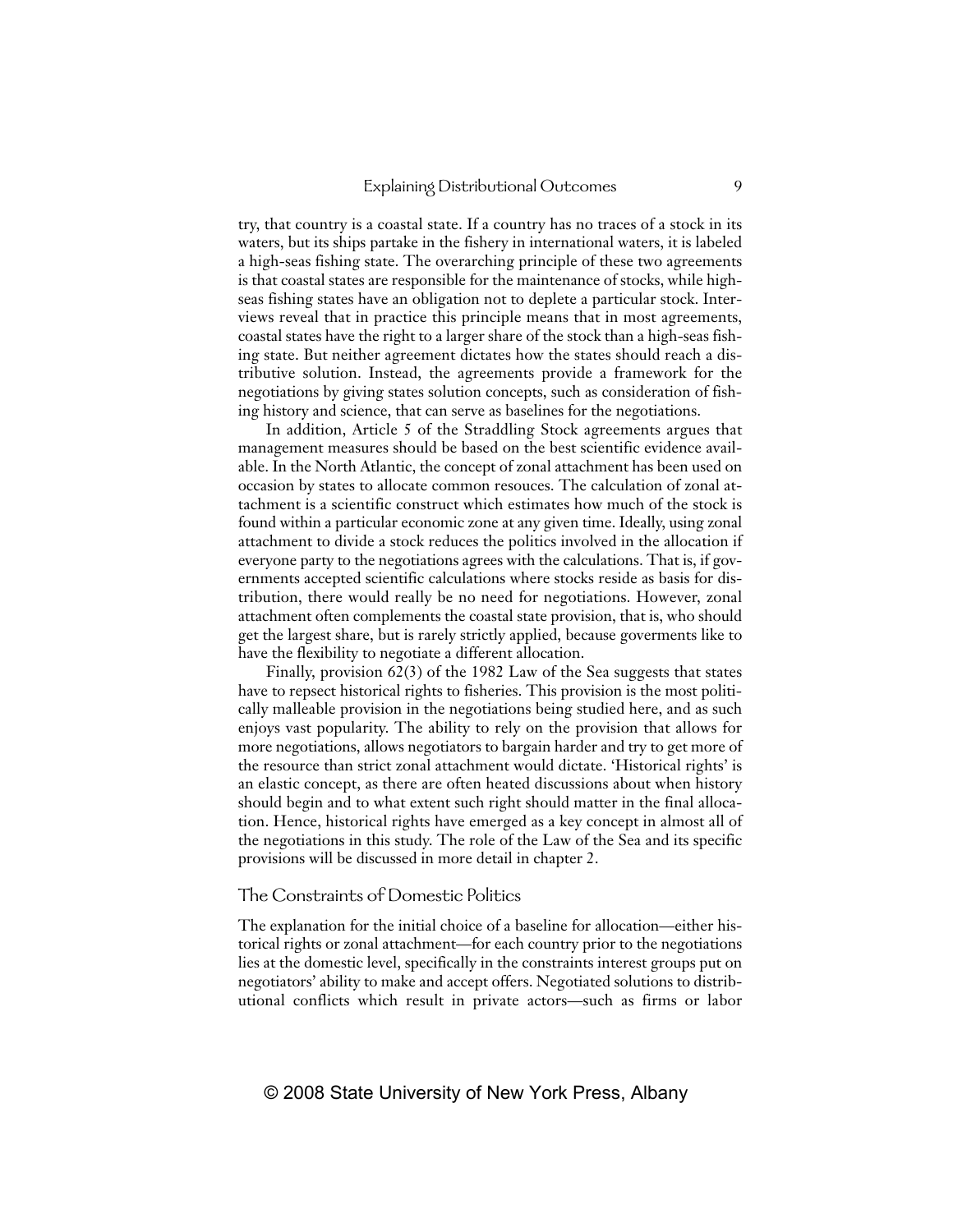unions—bearing the cost of these international agreements give such organizations an incentive to influence the negotiating process. These organizations' success in influencing the distributive outcome depends on the ability of the affected parties to influence the process. Hence, in explaining the final allocation of a stock, it is imperative to look at the relevant actors, be they political parties, labor unions, individual companies, and so forth, and the domestic institutional structure that determines how these actors can influence what the delegation can offer and accept in international negotiations. For example, in negotiations seeking to reduce trade barriers, required Senate ratification of international agreements in the United States can be used to get a better deal in the negotiations. The chief negotiator can use the required ratification as a threat in the negotiations to argue that certain bargains would never be approved by the Senate, and hence get a better bargain for the United States.

The idea of constraints on negotiators is not new and increasingly scholars have been showing that domestic institutions can constrain negotiators, and under certain conditions provide a bargaining advantage for the country, that is more constrained by domestic factors than its opponent. In 1960, Schelling observed that "the power to constrain an adversary may depend on the power to bind oneself."<sup>11</sup> For example, if the United States was negotiating a trade agreement where its negotiators had no constraints and were free to take any negotiating position to get an agreement, the negotiators might have a difficult time in making any position stick. If, on the other hand, the United States executive was negotiating under legislative authority, this constraint would be visible to the adversaries, and the executive branch would have a firm position that was accepted by the adversaries.<sup>12</sup> In this way, the legislative constraint would lend credibility to the US position.

Putnam expanded this notion by arguing that international negotiations are essentially a two-level game.<sup>13</sup> The 'two-level' game refers to the fact that as the chief negotiator is negotiating an international agreement, she is simultaneously negotiating with domestic actors to make sure any agreement will be accepted at home. According to Putnam, every country has a domestic winset, which consists of all bargaining outcomes which would "win" approval of the majority of the constituency at home.

Win-sets are important for two reasons. First, countries will only reach an agreement if their win-sets overlap. Hence large, overlapping win-sets facilitate cooperation. Second, the size of the win-set will influence the distributive outcome of the negotiations in such a way that a country with a large win-set (that is, with fewer constraints in what it can demand and offer) can be pushed around by a country with a narrower and more constrained win-set.<sup>14</sup>

This idea of win-sets guides this research. The explanation for the choice of a baseline for allocation—either historical rights or zonal attachment which significantly influences the distributive outcomes lies at the domestic level. In discussing possible reasons for a large or small win-set, Putnam men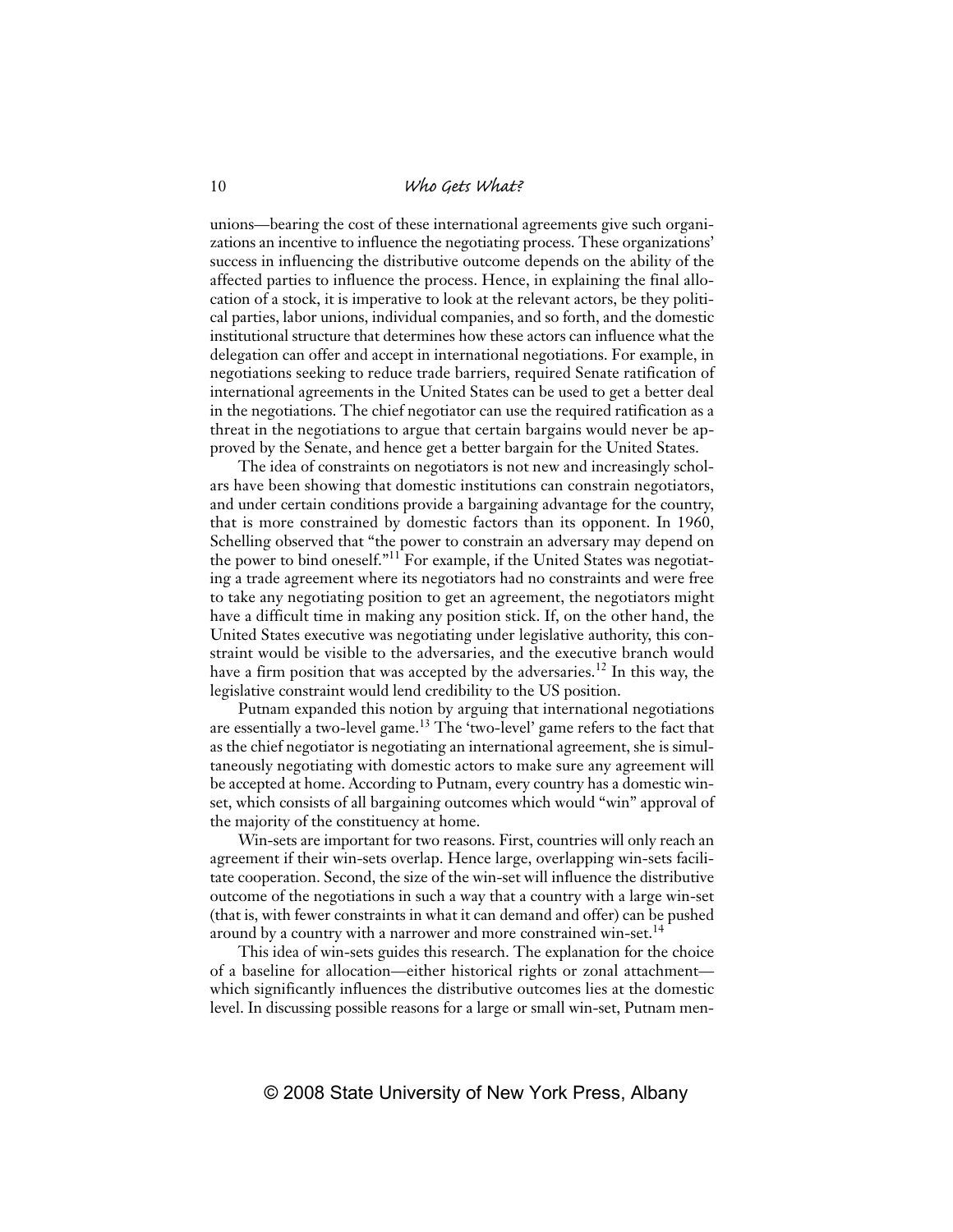tions the distribution of power and preferences domestically, domestic political institutions, and the strategies of the chief negotiator.<sup>15</sup> Broadly speaking, constraints can be any institutional feature or domestic agent that can tie the hands of negotiators and give him a bargaining advantage. In the context of this work, the key argument is that corporatism—or systematic domestic policy coordination involving key interest groups—as the chief institutional arrangement in Iceland and Norway, allows interest groups direct access to international negotiations, both through pre-negotiation meetings as well as including interest group representatives as members of the delegation. Specifically, domestic interest groups put constraints on negotiators' ability to make and accept offers, and hence influence the size of the win-set. But the ability to influence the negotiations varies over time and influences the choice of the baseline for resource allocation.

Scholars such as Iida, Mo, and Tarar<sup>16</sup> have used game theory to build on Putnam's work to further refine how domestic constraints matter in international negotiations. While this work has provided important theoretical insights, it lacks empirical support. Iida shows that when one state has some domestic constraints and is negotiating with a state that is assumed to have no constraints, the constrained state has a bargaining advantage that results in a more favorable distributive outcome.<sup>17</sup> Tarar builds on Schelling's and Iida's work and shows how domestic constraints influence the distributive outcome of international agreements when both states are assumed to have different levels of constraints.<sup>18</sup>

Tarar's model is directly applicable to explaining the distributive outcomes reached between Iceland and Norway. His predictions for the impact of bargaining constraints on the negotiating outcome, relative to the case where neither side is constrained, show that a highly constrained state usually has a bargaining advantage over a state that is less constrained. This results in a more favorable outcome for the state with the greater constraints, that is, it gets a bigger share of the pie. Tarar does not specify what the constraints on negotiators are, but notes his model can be applied to any situation where a domestic group can block an agreement, such as the legislature through formal ratification, the military, powerful domestic interest groups, or an important business.<sup>19</sup> Essentially, we can think of the domestic constraints on negotiators as a variety of veto players, defined as individual or collective actors whose agreement is required for a change of the status quo.<sup>20</sup> If a veto player refuses to accept an agreement, the status quo is not going to change. In the case of straddling stocks, no agreement means there will not be collective management of these stocks.

The strength of domestic level explanations is that they incorporate the private sector, domestic political processes, and institutions at work in policy formation. They add an entirely new set of dimensions to our understanding of the forces at work when states cooperate, as well as the terms of their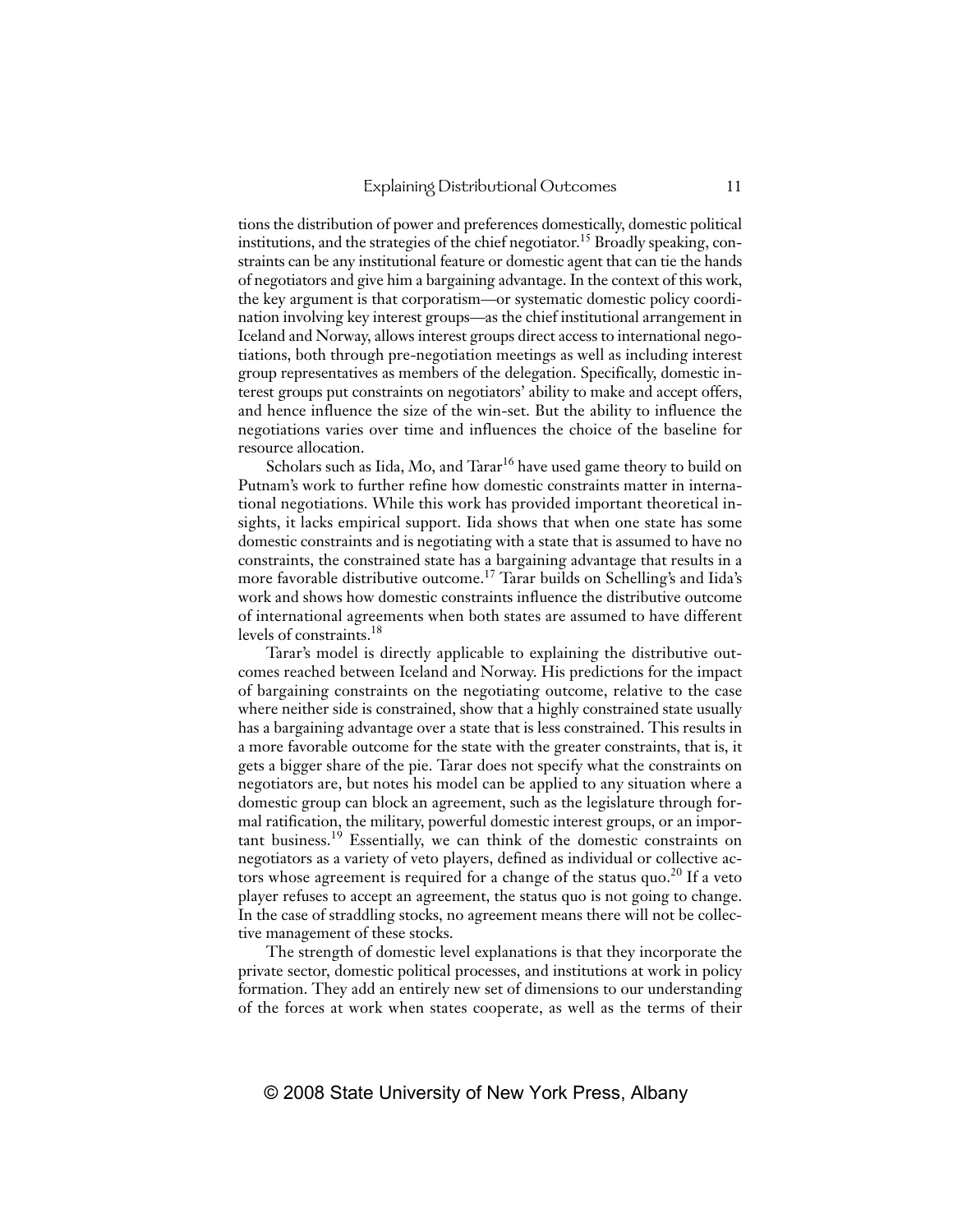cooperative agreement. So what are the possible constraints on negotiators in international negotiations?

Recent years have seen the proliferation of theories of what domestic factors influence the likelihood of cooperation.<sup>21</sup> But a generalizable theory has not emerged as to who and what helps or hinders states in the bargaining process. Scholars have pointed to an electoral connection,<sup>22</sup> ratification procedures,<sup>23</sup> and the role of domestic constraints, specifically veto players,<sup>24</sup> as influencing the outcome.

In the case of Iceland and Norway, electoral considerations have not influenced the distributive outcome of the negotiations. Elections in Iceland seem to have made an agreement in the conflict over cod fishing possible in 1999. Just prior to the election there was a push to end the conflict so as to not have to deal with a different government afterward. However, the elections did not influence the actual distributive outcome, only the timing of the agreement.

Formal ratification by the legislature cannot explain the variance in the distributive outcomes of the negotiations between Iceland and Norway either. Formal ratification procedures are thought to constrain the bargaining space, as the negotiator has to make sure the agreements she reaches will be ratified by the legislatures.<sup>25</sup> Hence, ratification procedures narrow the bargaining space the negotiator has to reach an agreement. As a result, if two states are negotiating and only one of them has formal domestic ratification procedures, the state that must have the agreement ratified domestically by the legislature will have a leg up in the negotiations.

In the case of Iceland and Norway there is no evidence that legislative ratification influences the distributive outcomes of agreements. In Iceland, international agreements are presented to the parliament as resolutions for the legislature to vote up and down. Given that Iceland is usually governed by a majority coalition, it is inconceivable for the members of the legislative majority to vote against the government on international agreements. In Norway, most international agreements do not have to go through the legislature. Of the seven agreements explored here, only two were voted on by the legislature: the 1980 Capelin Agreement and the 1999 Cod Agreement. There is no evidence that ratification helped the Norwegians at all during the negotiations. For example, the 1999 cod agreement can be said to be the worst agreement the Norwegians reached with Iceland.

If neither electoral considerations nor ratification issues constrain negotiators, what constraints do they face? The empirical study shows that in Iceland and Norway the most important constraints are the interest groups representing the fisheries.<sup>26</sup> Their relationship with the government across stocks and over time plays an integral role in explaining the choice of a baseline in the negotiations, and their high level of involvement in the negotiating process makes the interest groups the key domestic veto player.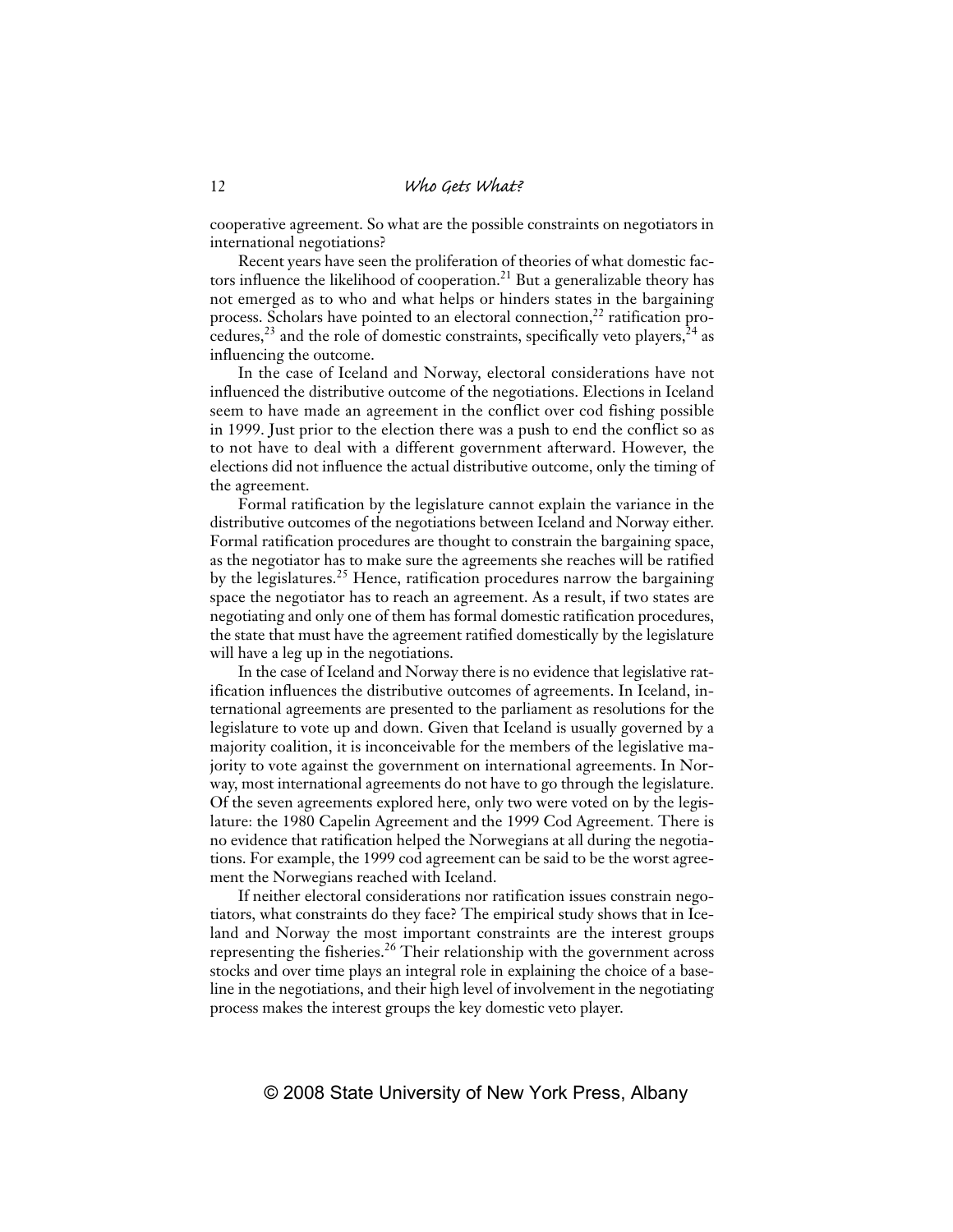#### Explaining Distributional Outcomes 13

#### Role of Interest Groups

Economically, interest representation in Iceland and Norway is decidedly corporatist.<sup>27</sup> The corporatist nature of these countries means that the state essentially functions as a mediator between opposing interests within the state. The classic example is the role of the state in wage negotiations between employer organizations and labor unions. The rich literature on corporatism has focused almost exclusively on negotiated settlements between labor, business, and the government, but this way of policy making is visible throughout other sectors of the economy, including the fishing sector. Owners of fishing boats and ships, fishermen, producers, and exporters are all highly organized and represented by powerful interest groups. In both Iceland and Norway, domestic interest groups negotiate policy outcomes with the government with regard to domestic fisheries management. These similarities between Iceland and Norway make them ideal to study the process of negotiating agreements over shared resources.

In Iceland and Norway, negotiators consider the will of the fishing interests when negotiating an international allocation agreement. In both countries interest groups are consulted before each negotiating round, and they have a representative on the actual delegation. Hence interest groups are integral in forming the negotiating strategy, and are able to veto and amend proposals as they are presented during each negotiating round. By involving interest groups in the negotiating committee, both Iceland and Norway restrict their alternatives. But the constraints the two states face from their domestic constituents differ among stocks and change over time.

The ability of the fishing industry in Iceland and Norway to influence policy outcomes is quite different and has changed over time. In Iceland, fishing provides about 75% of export earnings, giving interest groups representing the industry a disproportionate voice in the policy process. This is evident in the government's willingness to cater to the fishing industry during the period studied here, especially by adopting the system of individually transferable quotas to manage the domestic fisheries and the willingness of the government to devalue the Icelandic currency to help fisheries exporters. The evidence shows that at minimum, Icelandic interest groups have retained their power over time.

The Norwegian fishing industry derives its power from the regional importance of the fishery to Norway's peripheral regions, and from being one of Norway's largest industries, where 90% of the production is exported. In Norway, three factors have influenced declining willingness of the government to cater to Norges Fiskarlag, the key interest group in Norway*.* First, the rise of the oil industry to Norway's most important export industry over the past thirty-five years has shifted the focus away from fisheries. In addition, the end of the Cold War and the declining number of fishermen has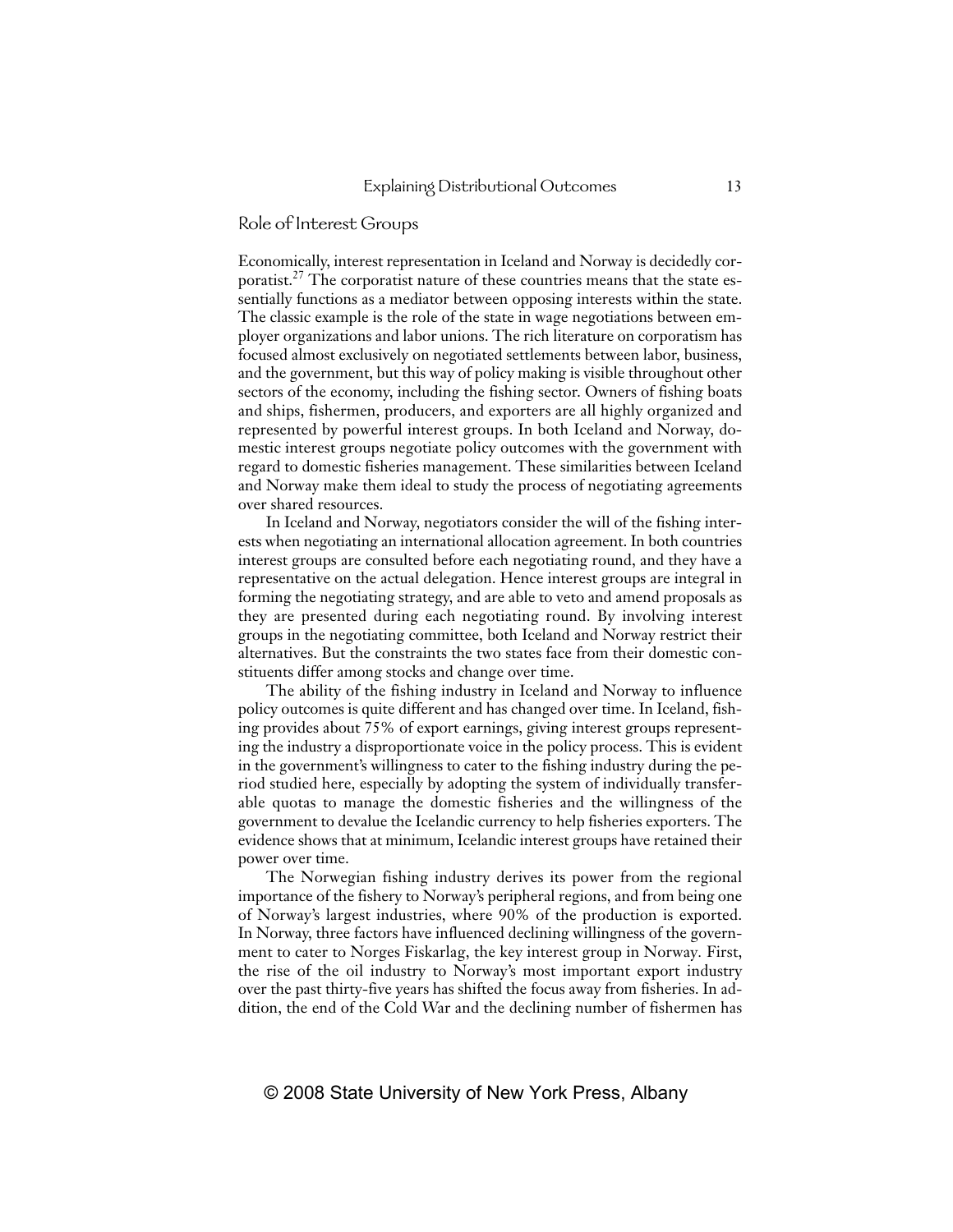further marginalized the industry, and allowed the government to increasingly ignore Norges Fiskarlag's preferences. These processes will be detailed in chapters 3 (Norway) and 4 (Iceland).

# Who Matters, How, and When

The actors involved in the negotiations are government representatives and sometimes cabinet ministers, scientists, and members of various interest groups representing the fisheries. While negotiating fishing rights, the governments entering into agreements must consider the will of its fishermen who, by and large, are private actors. If the government fails to accommodate the fishing industry, fishermen have an incentive to cheat, and they have great opportunities to do so. Cheating in this case can, for example, include fishing over the preset limit, or discarding fish that is considered less valuable. Because of the low marginal costs of fishing, the high costs of monitoring and enforcing, and the lack of information about the resource, cheating is always going to be a threat to any negotiated agreement. Therefore, any agreement that fails to consider the will of the domestic interest groups will be rendered useless.

Because public officials are in charge of negotiating the allocation of straddling stocks conducted by private operators, the preferences of both groups are important to the strategies pursued. Both the government and the fishermen are trying to maximize their utility. Having to fight with the fishermen at home over international agreements is time-consuming and can have adverse political effects. Hence, the government has to balance the twin objectives of reaching an agreement and getting a share of the fishery the domestic fishermen will accept. This motivation of maximizing fishing and minimizing domestic political conflict at home provides the basis for any interaction between a government and interest groups involved and constrain the government in its range of choices of management regimes negotiated with other states. Specifically, fishermen want to catch as many fish as possible, while the government wants to ensure re-election and peace around international and domestic resource allocation. Given the preferences of the actors, these factors create different incentives among the players to cooperate around international management of fisheries resources.

# Marginal, Monitoring, and Information Costs

The likelihood of cooperation among states around migrating fish stocks is diminished by the unique structural costs of ocean fishing. The low marginal cost of fishing, coupled with high monitoring, enforcement and information costs, make cooperation unlikely. These structural conditions reduce the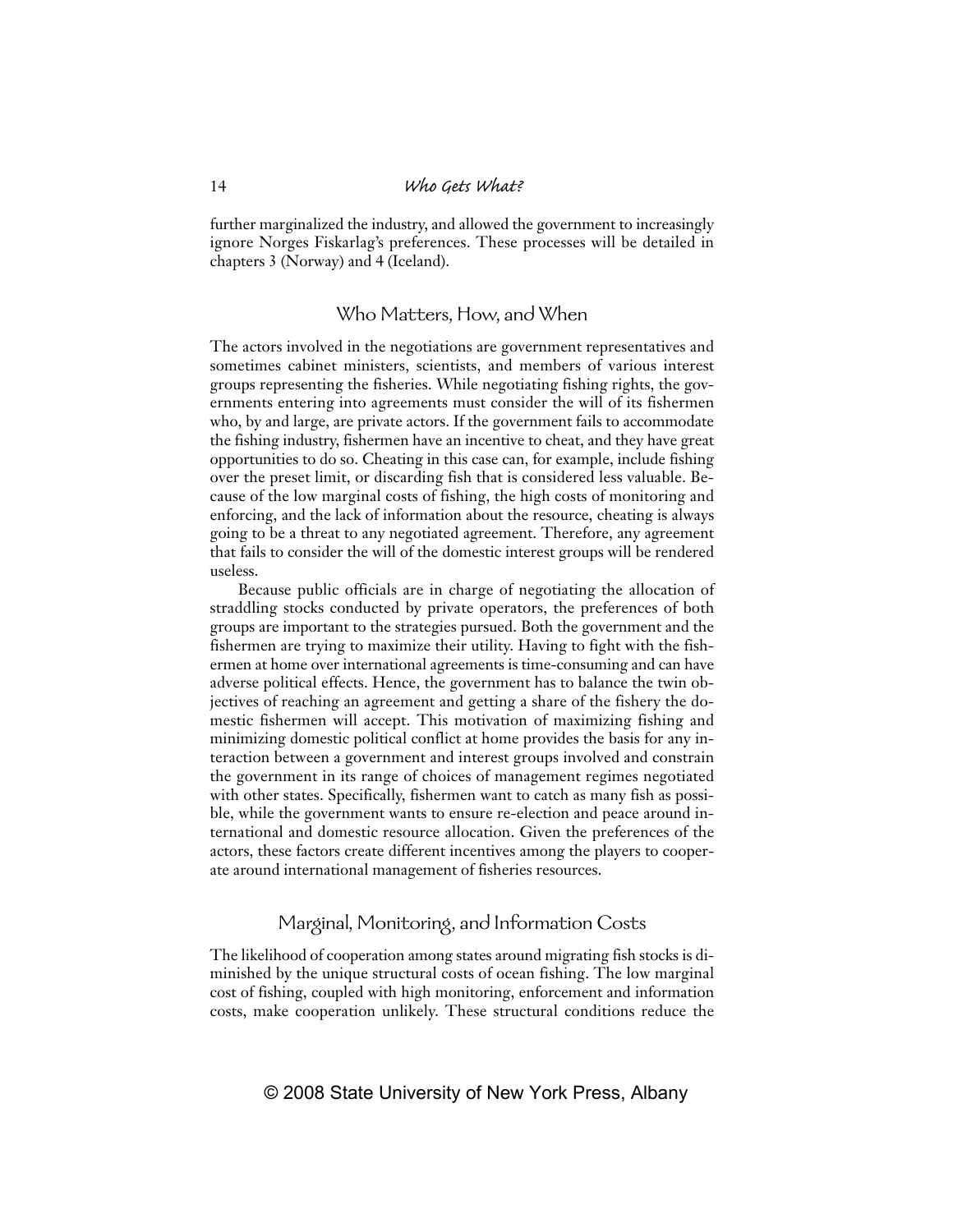incentive for fishermen to bear the cost of rebuilding a depleted stock, and thus make cooperation at any level difficult. Because monitoring, enforcement, and information costs are higher in international waters than in domestic waters, it reduces the likelihood of cooperation around straddling fish stocks. These costs also mean that fishermen have a vested interest in the outcome of international negotiations aimed at distributing a straddling stock amongst states participating in these fisheries.

#### Low Marginal Costs

Once the initial investment in vessel, gear, and fixed costs are met, the cost of catching each additional fish is minimal. The more you fish, the better off you will be. Vessel owners have to pay for wages, fuel, and supplies, and these costs are high and largely inelastic. The low marginal cost of fishing makes it highly unlikely that fishermen are going to cull fishing on their own accord in the face of resource depletion. Instead, they are more likely to travel farther in the search for a good catch, thus compounding the problem of overfishing.

## High Monitoring and Enforcement Costs

High monitoring and enforcement costs increase the likelihood of cheating once a cooperative agreement is reached. There are essentially two ways to monitor ocean fishing. The primary way of monitoring fishing is to weigh and observe what is brought to harbor. While this is the most efficient way of monitoring the total catch, there are ways around it. For example, a ship can choose to sell the catch abroad, which makes monitoring harder for local authorities. Another well-known practice is the throwing away of fish. In an ideal world fishermen would increase the value of their catch by trying to increase the value of the fish that happens to be caught in their nets. Reality is often much different. There is an incentive to bring back the most valuable size of fish, thus the practice of throwing away less valuable catch increases the value of the catch. Fishermen often discard smaller, less valuable fish; the very same fish that a few years later will be spawning and contributing to the increasing fish stocks. The vastness of the high seas makes monitoring costs prohibitively high. It is therefore hard to prove wrongdoing and prevent this practice.

Secondly, the coast guard can observe fishing by air or at sea. Most coastal states with extensive EEZs have an official coast guard that monitors the domestic fishing banks and makes sure that local fishermen follow allocation rules. But, given the vastness of most EEZs combined with constrained budgets, active monitoring of fishing is often minimal. Active monitoring also becomes less and less effective the further you go from the shore, because of the vastness of the space which increases the distance between individual trawlers. Outside the EEZ, governments lack authority and legitimacy to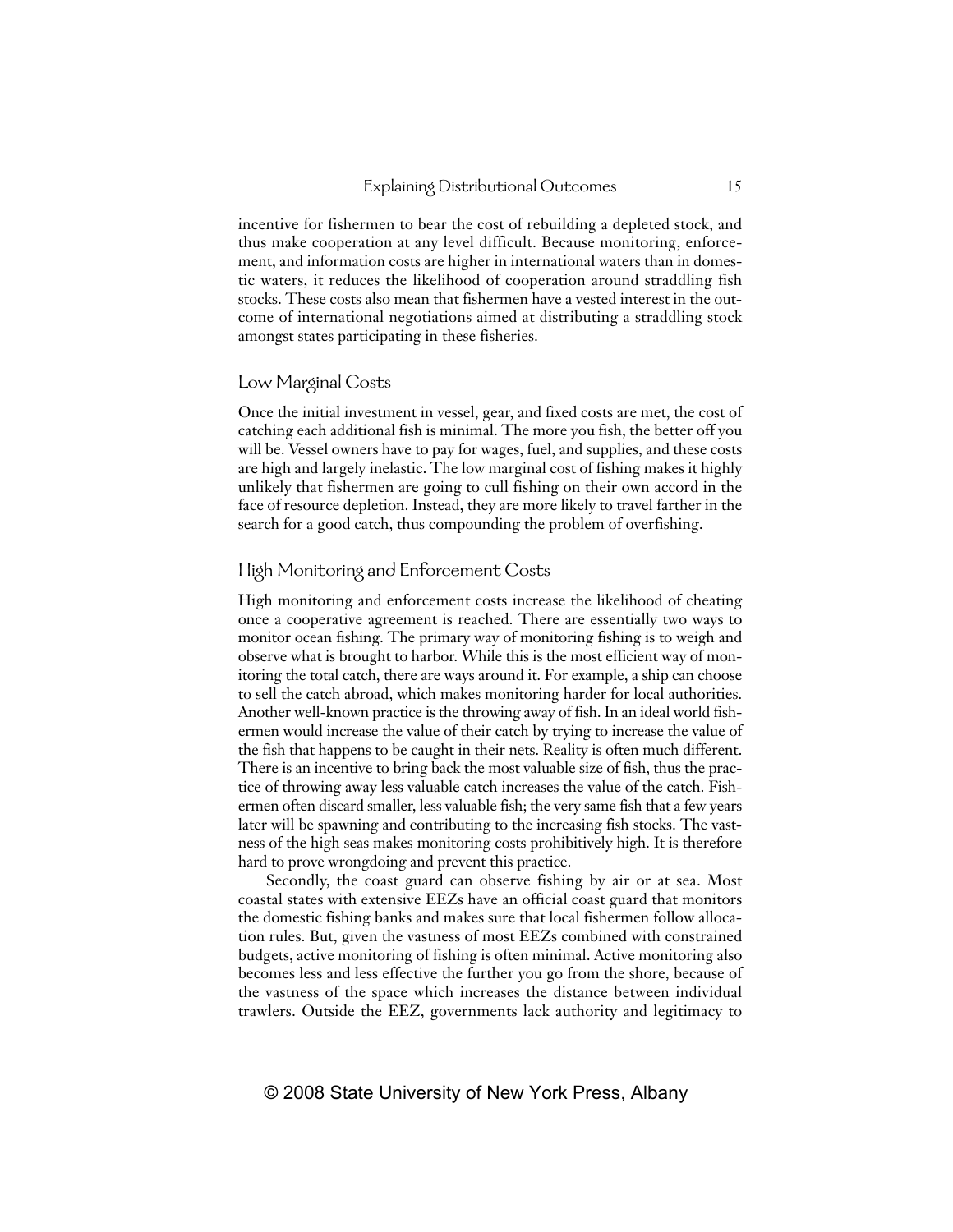monitor fishing directly. For example, if a state decides to monitor fishing in international waters, it could be interpreted by other states as claiming ownership of the resource, which would increase the potential for conflict.

### High Information Costs

The final structural factor affecting the incentive to cooperate around ocean fishing is the lack of scientific information about the fisheries. Limited information affects cooperation through disputes over the abundance or scarcity of the resource. While both Iceland and Norway have fisheries research institutes that gather information about the fishing banks, this information is shrouded in uncertainty. For example, one fisheries scientist told me that fisheries researchers report their estimates with a least  $\pm 15\%$  margin of error. Therefore, there is a great deal of room for the fishermen to challenge research findings, and they repeatedly do.

The incentive to gather information and do research outside the 200-mile EEZ is none. Limited resources to investigate what the ocean holds are almost exclusively spent researching what the 200-mile EEZ contains. Thus, the knowledge about straddling stocks is very limited. In addition, scientific research is disproportionately focused on the most valuable stocks and the most established fisheries. Existing knowledge about levels for straddling stocks are often based on observations taken when the stock is within one state's EEZ. While the aforementioned factors hinder cooperation, existing cases of cooperation demonstrate that they can be overcome.

# Norway and Iceland and the Global Capture Industry

The global capture-fisheries industry is a large and often a troubled one. The worldwide capture-fishing industry is enormous and provides a significant portion of food to the world's population. According to the Food and Agriculture Organization (FAO), the global catch reached about ninety million metric tons in 2003. The organization estimates that the percentage of overexploited and depleted stocks has risen from about 10% in the mid 1970s to about 25% in 2000. Hence, the problem of declining fish stocks is by no means insignificant.<sup>28</sup> Declining yields usually indicate overexploitation of the resource, while fully exploited fisheries cannot bear more fishing effort without showing signs of decline. In addition, landings of demersal species,<sup>29</sup> such as cod and ocean perch, have remained constant since the 1970s. This is especially true of the Northeast Atlantic, where catches have been stagnant for the past three decades. Landings of the two main pelagic species in the Northeast Atlantic, capelin and herring, have fluctuated greatly since the 1950s.<sup>30</sup>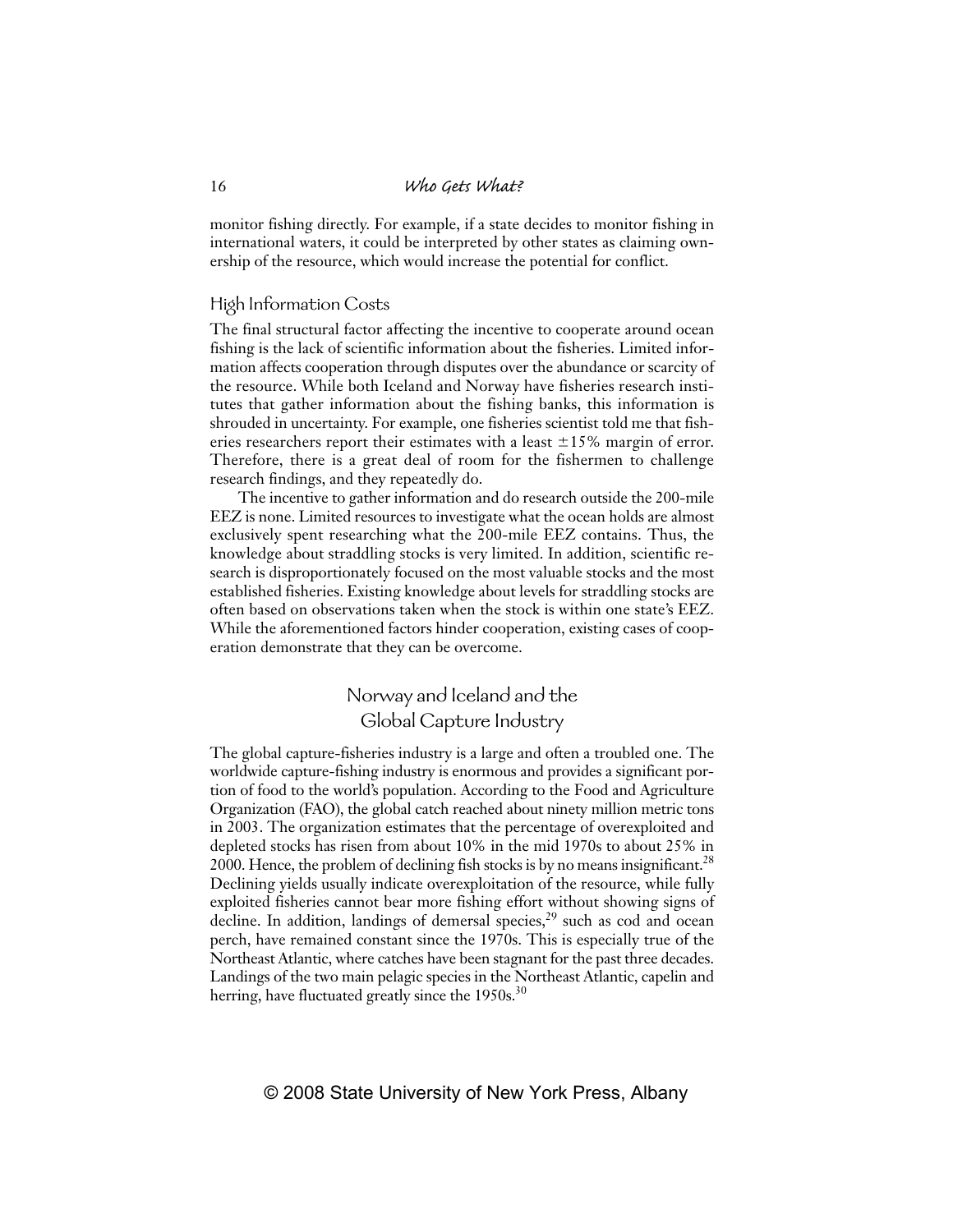Globally, the capture industry employs nearly thirty million fishermen, the bulk of them living in Asia and Africa. About 700,000 fishermen are found in Europe, including 18,000 in Norway and 6,000 in Iceland. The fishing industry utilizes about 1.3 million decked vessels and 2.3 million open vessels (not decked) to capture about 90 million tons of fish. A significant portion of the catch goes to human consumption, which averages about 16 pounds a person a year worldwide.<sup>31</sup> This industry is by no means insignificant.

At the global level, Iceland's and Norway's size and population belies their impact on global fisheries politics, where both countries are significant players. According to the Food and Agricultural Organization, in 2002 Norway ranked 11th while Iceland ranked 12th of all capture-fisheries states, with the catch reaching 2.7 million tons and 2.1 million tons respectively. They are the biggest capture-fisheries states in Europe, with the exception of Russia, which ranks 9th (however, geographically, Russia only partially belongs to Europe). In addition, most of Russia's fishery takes place on the country's east coast. In terms of exporting, Norway is the third biggest fisheries exporter in the world, while Iceland ranks 13th, no small feat for states that have populations of about four million in Norway and about three hundred thousand in Iceland. Given Iceland's and Norway's importance at the global level, their regional importance in the Northeast Atlantic is also large. As the two biggest capturefisheries states in the Northeast Atlantic, their cooperation is key to any successful negotiation on the allocation of straddling fish stocks in the area. Hence, their cooperation warrants close scrutiny and it provides a stepping stone to explore the other conflicts over allocation of straddling stocks in other parts of the world, for example, between the United States and Canada.

# Conflict over Common Fish Stocks

The political problem of allocating fish stocks involves solving three different but closely related collective action problems. These problems are differentiated by the location of the stocks being allocated. Fish stocks can be found exclusively in international waters, exclusively within the 200-mile EEZ, and can straddle international waters and EEZs. The location of the stocks determines the actors involved. Stocks found exclusively inside the 200-mile EEZ do not require international negotiations to manage the stocks. The need for cooperation arises around so-called straddling fish stocks, which migrate between international waters and EEZs, or between different EEZs, and around highly migratory species that are found exclusively in international waters. Stocks classified as straddling include some of the most valuable fish species in the world, such as cod, herring, capelin, and ocean perch. This section gives an overview of the global capture fishery, the inherent conflicts over cooperation around common pool resources, setting the stage for the final section of this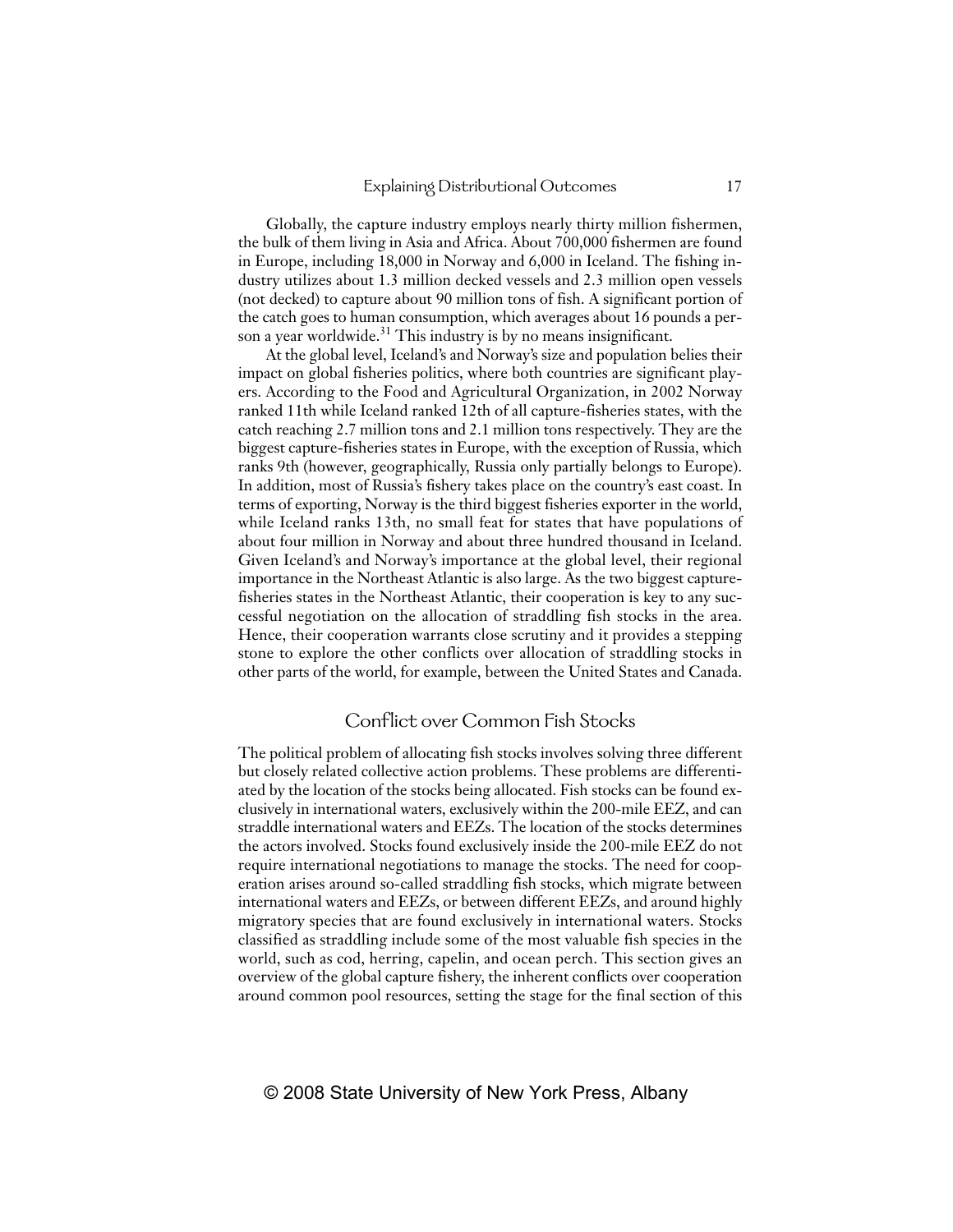chapter, which discusses the four fisheries Iceland and Norway have cooperated on: capelin, herring, cod, and oceanic redfish.

To insure the sustainability of the resource over the long run, straddling stocks can only be successfully managed through international cooperation. If there is no international cooperation around the management of straddling stocks, distant-water trawlers and factory ships can scoop up the fish and leave nothing for the domestic fishing sector of the nearby coastal state. Alternatively, the domestic fleet can deplete the stock within its own EEZ, leaving nothing for those fishing in international waters or adjacent EEZs. International management agreements limit fishing amongst the participating states and hence limit the quantity domestic fishermen can catch. Reduction in the share a state's fishing fleet is allowed to catch has both economic and political consequences, providing governments with the incentive to try to prevent stock depletion. In reaching allocation agreements the amount each state gets to catch is invariably less than what their fishermen were able to do before the agreement. Hence, successful negotiations have direct negative consequences for the fishermen involved, who are usually private actors.

Following the extension of the Exclusive Economic Zone (EEZ) to 200 miles in the late 1970s, the salience of high-seas fishing—defined here as fishing outside the EEZ—declined in the 1980s. Fishing states focused their efforts on fishing within their own newly created and seemingly abundant EEZs. However, with the decline of fish stocks within EEZs, high-seas fishing efforts increased again in the 1990s as fishermen tried to make up for declining catches at home.

The starting point of this research is the expansion of the EEZ to 200 miles in the late 1970s. This expansion fundamentally altered the institutional structure of the fishing industry by putting about 90% of the most valuable fish stocks under domestic management. Heralded as a solution of the uncontrollable fishing on the high seas, the change was thought to solve all problems of overfishing. A few years later it became clear that individual governments were having problems with depletion of stocks within their boundaries. In fact, the problem of overfishing had not been solved in the late 1970s, only transferred to a different domain.

The push into the high seas led to increasing conflict among fishing states, evident in 1995 when the Canadian Coast Guard seized the 210-foot Spanish trawler "Estai" about twenty miles outside the Canadian EEZ and charged the crew with illegal fishing.<sup>32</sup> The Falkland Islands' Coast Guard chased Taiwanese ships, Scottish fishermen attacked and destroyed the catch of a Russian trawler,<sup>33</sup> and relations within the European Union are notoriously conflicted regarding the common management of the European EEZ.<sup>34</sup> In addition, Iceland and Norway fought bitterly over Icelandic trawlers fishing in the Barents Sea during the 1990s.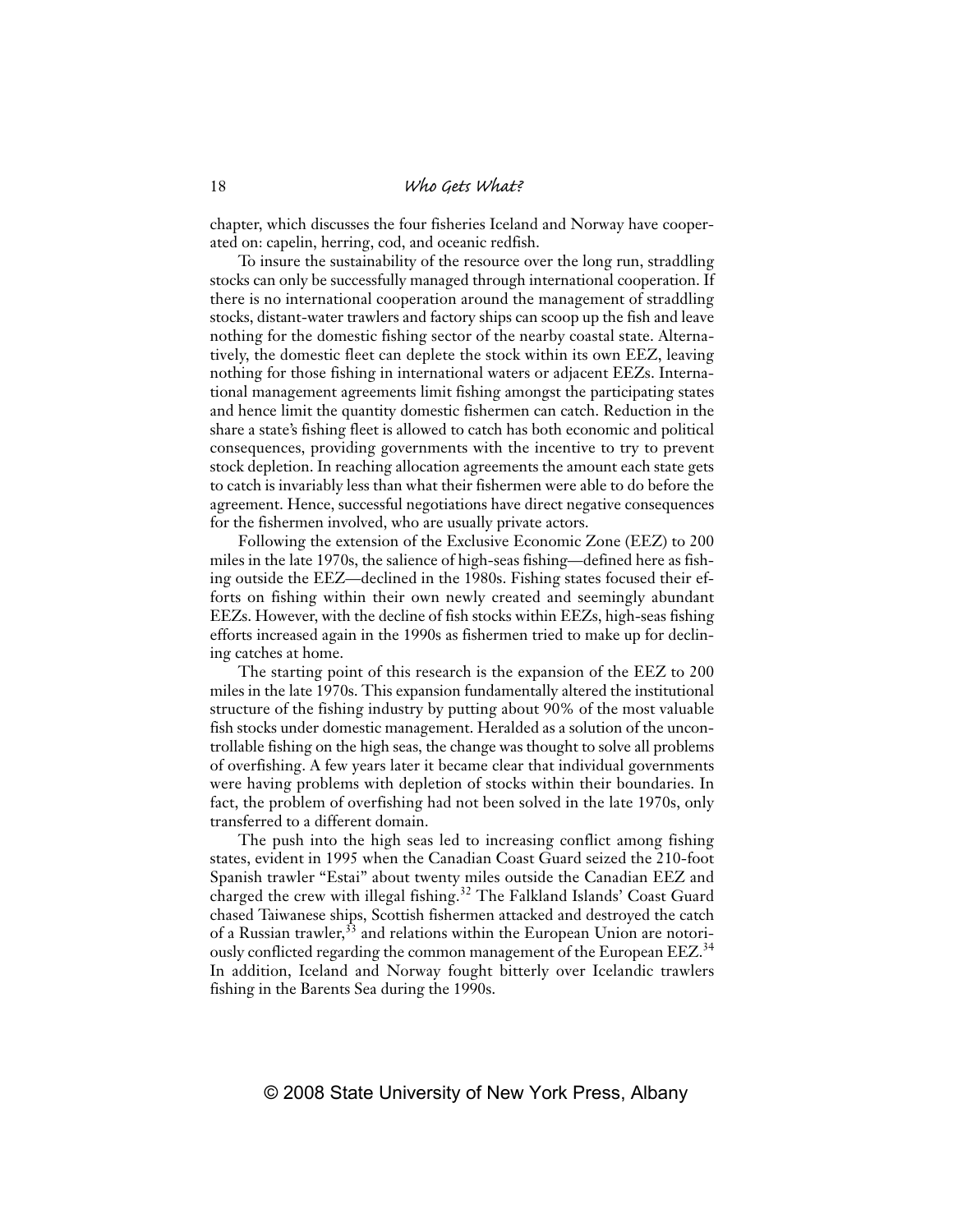# Tragedy of the Commons

Within the broader field of cooperation, the problem of managing global commons has emerged in recent years as one of the most perplexing problems facing states in the international arena.<sup>35</sup> The problem traps governments and societies in a social dilemma of how to allocate scarce resources, both globally and locally. Here, 'global allocation' refers to stocks found in international waters as well as stocks that straddle international boundaries. Any management of straddling stocks involves negotiations among states to properly manage the stock and prevent overutilization. 'Local allocation' refers to the domestic management of stocks within the 200-mile EEZ, which is the exclusive jurisdiction of individual governments.

This social dilemma of managing the global commons has its roots in the "tragedy of the commons,"<sup>36</sup> with the solution resting on overcoming the problem of collective action.<sup>37</sup> Individuals utilizing common pool resources cause degradation, because no one has an incentive to protect the resource for future use, which ultimately hurts the users' long-term interests. Overcoming this problem requires collective action on behalf of the participants. If only one fisherman decides to protect the resource, by either limiting his own catch or by protecting young fish, others will catch what he left behind and reap the profit. Solving this problem is the central issue in domestic and international management of fisheries within the 200-mile EEZ.

Theoretically, the tragedy of the commons should be avoidable within the EEZ because governments can determine national fisheries policy and enforce agreements, but empirically this has not been the case. Mismanagement of stocks within the EEZ has been pervasive, and during the 1980s both Iceland and Norway were faced with a collapse of the cod and capelin fisheries. Domestic management is complicated by the fact that some stocks straddle across boundaries. That is, they travel between nationally managed local commons and global commons, where anyone is allowed to catch the fish. Hence, complete management of straddling fish stocks requires international cooperation.

# The Fisheries and the Quest for International Cooperation

The problem of management of straddling fish stocks has been pervasive in the North Atlantic since the early 1980s, where Iceland and Norway are key players. This section reviews the fisheries around which Iceland and Norway cooperate. It details the history of these fisheries as well as discusses the need for international cooperation. It thus provides the necessary background for the rest of the book.